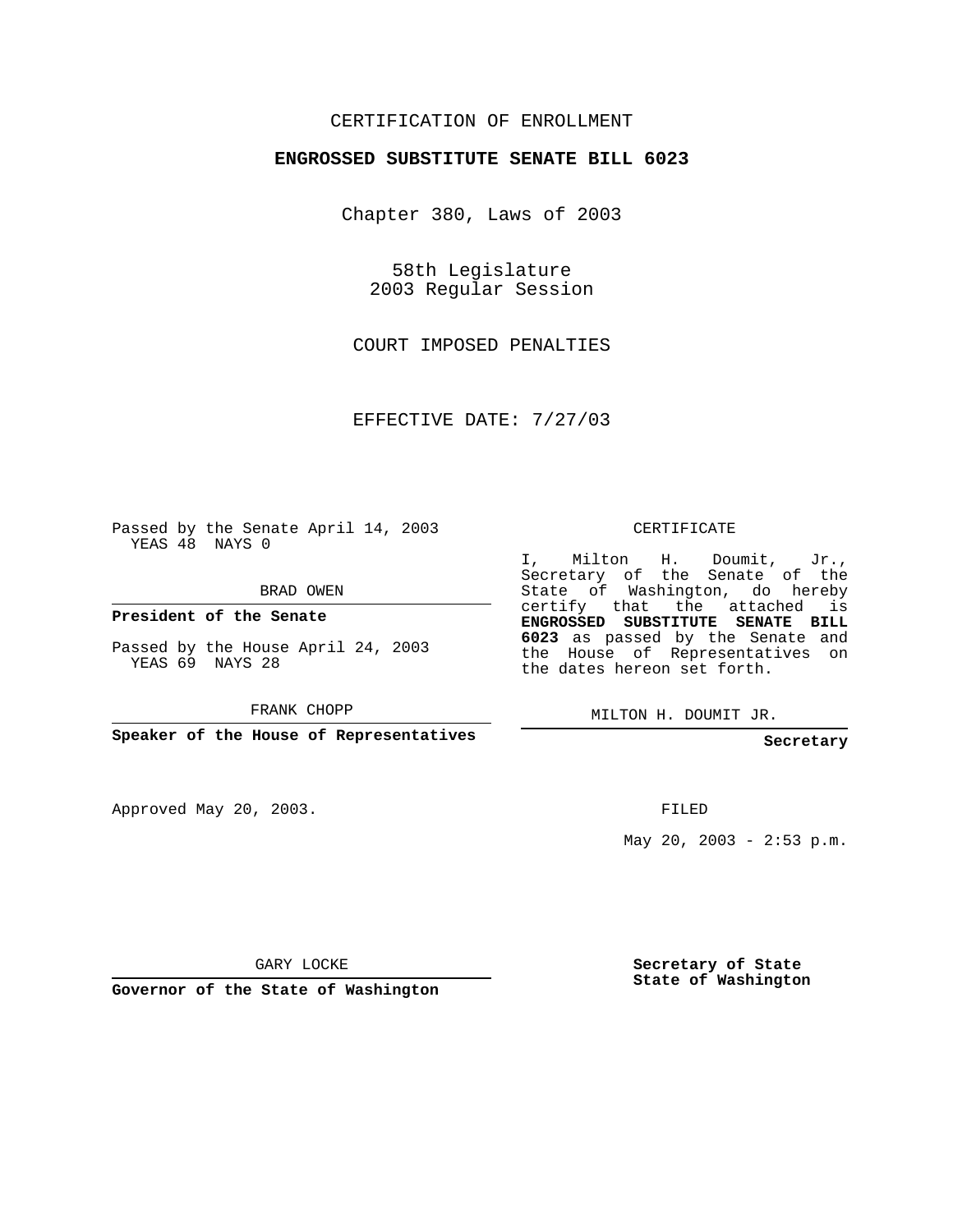## **ENGROSSED SUBSTITUTE SENATE BILL 6023** \_\_\_\_\_\_\_\_\_\_\_\_\_\_\_\_\_\_\_\_\_\_\_\_\_\_\_\_\_\_\_\_\_\_\_\_\_\_\_\_\_\_\_\_\_

\_\_\_\_\_\_\_\_\_\_\_\_\_\_\_\_\_\_\_\_\_\_\_\_\_\_\_\_\_\_\_\_\_\_\_\_\_\_\_\_\_\_\_\_\_

Passed Legislature - 2003 Regular Session

## **State of Washington 58th Legislature 2003 Regular Session**

**By** Senate Committee on Ways & Means (originally sponsored by Senators Hargrove, Rossi, Fairley and Kohl-Welles)

READ FIRST TIME 03/10/03.

 AN ACT Relating to increasing certain assessments and penalties imposed by courts; amending RCW 3.62.090; reenacting and amending RCW 46.63.110; and prescribing penalties.

BE IT ENACTED BY THE LEGISLATURE OF THE STATE OF WASHINGTON:

 **Sec. 1.** RCW 3.62.090 and 2001 c 289 s 1 are each amended to read as follows:

 (1) There shall be assessed and collected in addition to any fines, forfeitures, or penalties assessed, other than for parking infractions, by all courts organized under Title 3 or 35 RCW a public safety and 10 education assessment equal to (( $\frac{3x+y}{5}$ )) seventy percent of such fines, forfeitures, or penalties, which shall be remitted as provided in chapters 3.46, 3.50, 3.62, and 35.20 RCW. The assessment required by this section shall not be suspended or waived by the court.

 (2) There shall be assessed and collected in addition to any fines, forfeitures, or penalties assessed, other than for parking infractions and for fines levied under RCW 46.61.5055, and in addition to the public safety and education assessment required under subsection (1) of this section, by all courts organized under Title 3 or 35 RCW, an additional public safety and education assessment equal to fifty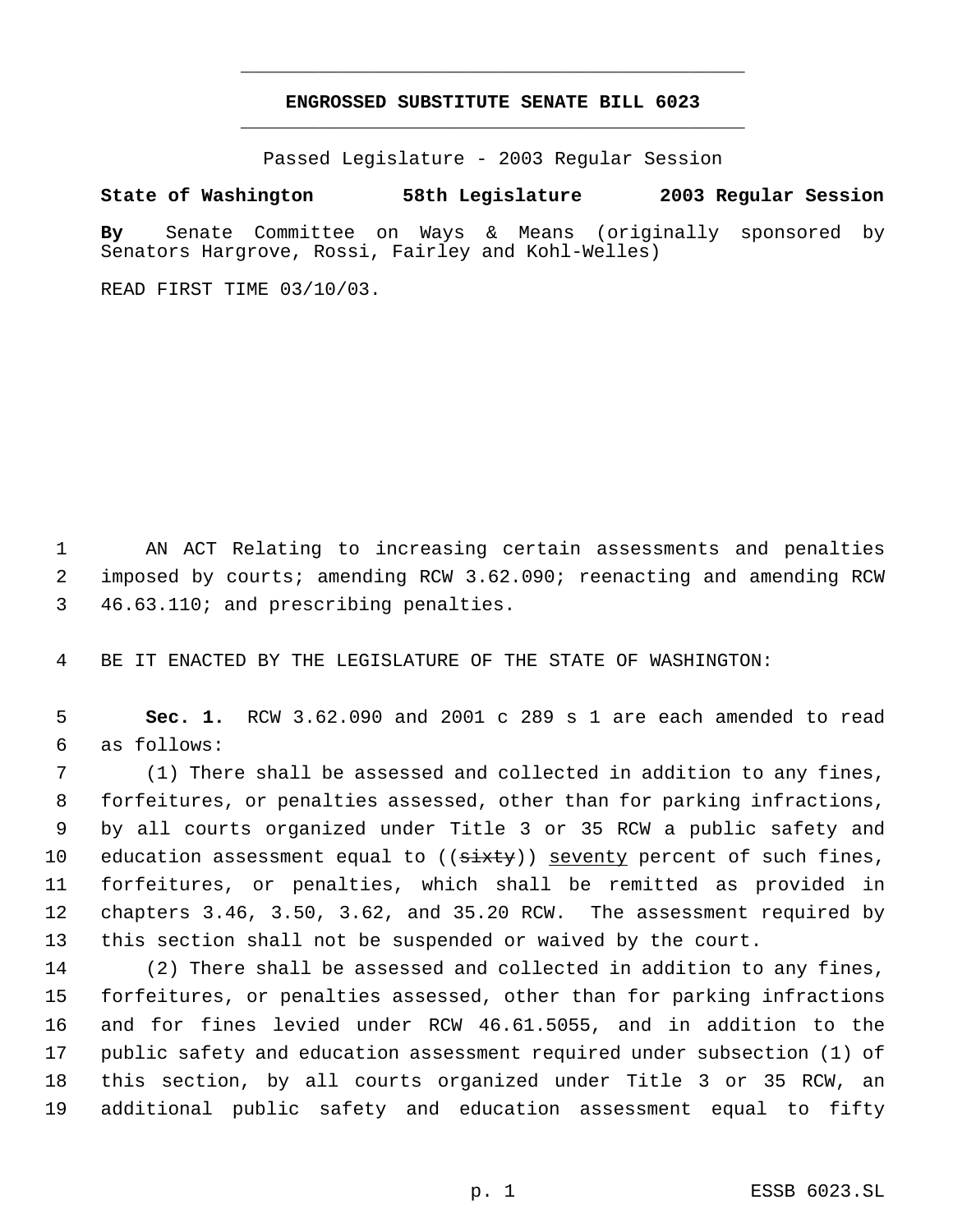percent of the public safety and education assessment required under subsection (1) of this section, which shall be remitted to the state treasurer and deposited as provided in RCW 43.08.250. The additional assessment required by this subsection shall not be suspended or waived by the court.

 (3) This section does not apply to the fee imposed under RCW 7 46.63.110( $(\frac{+}{+6})$ ) (7) or the penalty imposed under RCW 46.63.110( $(\frac{+7}{+})$ ) (8).

 **Sec. 2.** RCW 46.63.110 and 2002 c 279 s 15 and 2002 c 175 s 36 are each reenacted and amended to read as follows:

 (1) A person found to have committed a traffic infraction shall be assessed a monetary penalty. No penalty may exceed two hundred and fifty dollars for each offense unless authorized by this chapter or title.

 (2) The monetary penalty for a violation of RCW 46.55.105(2) is two hundred fifty dollars for each offense. No penalty assessed under this subsection (2) may be reduced.

 (3) The supreme court shall prescribe by rule a schedule of monetary penalties for designated traffic infractions. This rule shall also specify the conditions under which local courts may exercise discretion in assessing fines and penalties for traffic infractions. The legislature respectfully requests the supreme court to adjust this schedule every two years for inflation.

 (4) There shall be a penalty of twenty-five dollars for failure to respond to a notice of traffic infraction except where the infraction relates to parking as defined by local law, ordinance, regulation, or resolution or failure to pay a monetary penalty imposed pursuant to this chapter. A local legislative body may set a monetary penalty not to exceed twenty-five dollars for failure to respond to a notice of traffic infraction relating to parking as defined by local law, ordinance, regulation, or resolution. The local court, whether a municipal, police, or district court, shall impose the monetary penalty set by the local legislative body.

 (5) Monetary penalties provided for in chapter 46.70 RCW which are civil in nature and penalties which may be assessed for violations of chapter 46.44 RCW relating to size, weight, and load of motor vehicles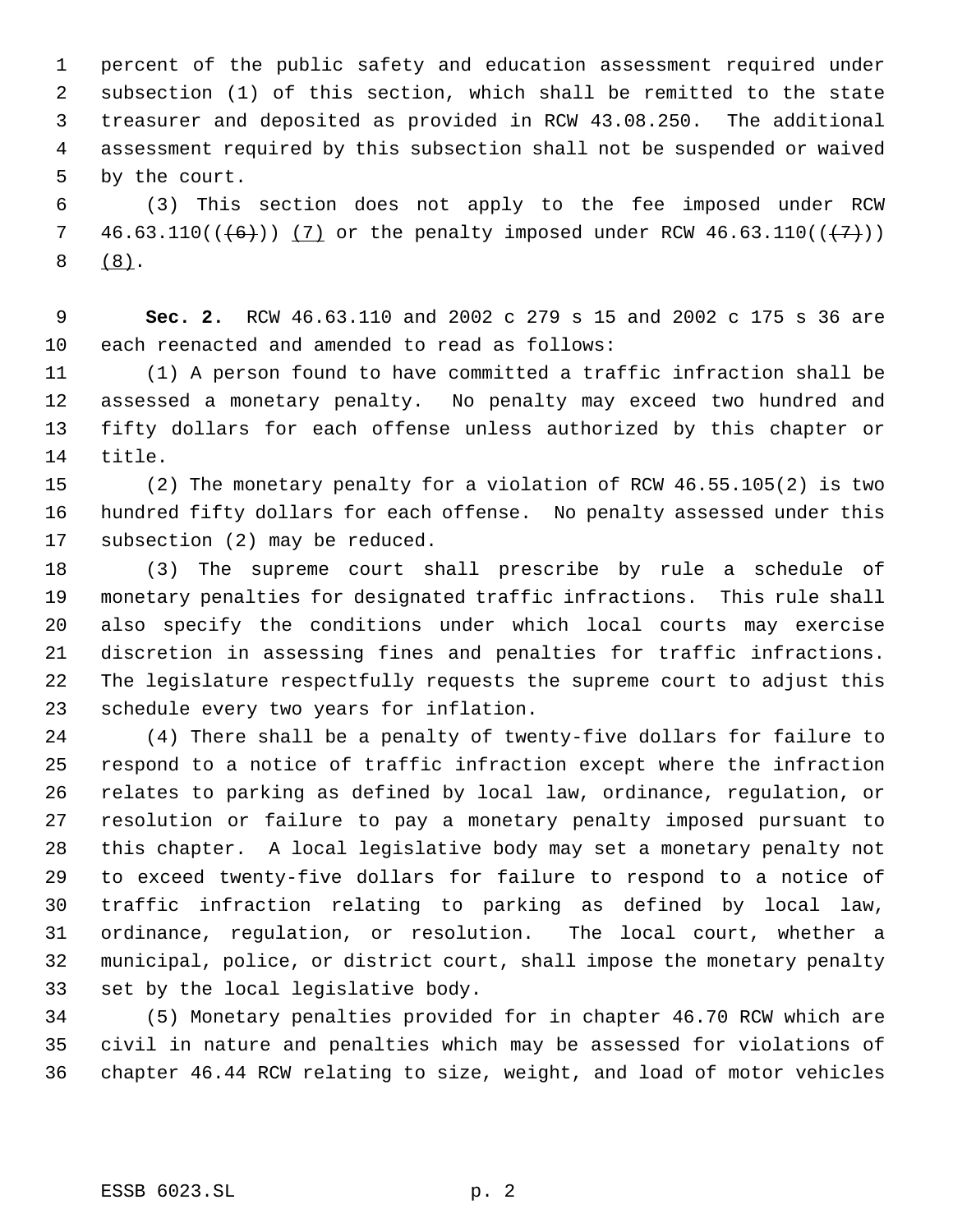are not subject to the limitation on the amount of monetary penalties which may be imposed pursuant to this chapter.

 (6) Whenever a monetary penalty is imposed by a court under this chapter it is immediately payable. If the person is unable to pay at that time the court may, in its discretion, grant an extension of the period in which the penalty may be paid. If the penalty is not paid on or before the time established for payment the court shall notify the department of the failure to pay the penalty, and the department shall suspend the person's driver's license or driving privilege until the penalty has been paid and the penalty provided in subsection (4) of this section has been paid.

 (7) In addition to any other penalties imposed under this section and not subject to the limitation of subsection (1) of this section, a person found to have committed a traffic infraction shall be assessed a fee of five dollars per infraction. Under no circumstances shall this fee be reduced or waived. Revenue from this fee shall be forwarded to the state treasurer for deposit in the emergency medical services and trauma care system trust account under RCW 70.168.040.

 (8)(a) In addition to any other penalties imposed under this section and not subject to the limitation of subsection (1) of this section, a person found to have committed a traffic infraction other than of RCW 46.61.527 shall be assessed an additional penalty of  $((ten))$  twenty dollars. The court may not reduce, waive, or suspend the additional penalty unless the court finds the offender to be indigent. If a community restitution program for offenders is available in the jurisdiction, the court shall allow offenders to offset all or a part of the penalty due under this subsection (8) by participation in the community restitution program.

29 (b) Eight dollars and fifty cents of the additional penalty under (a) of this subsection shall be remitted to the state treasurer. The 31 remaining revenue from the additional penalty must be remitted under chapters 2.08, 3.46, 3.50, 3.62, 10.82, and 35.20 RCW. Money remitted under this subsection to the state treasurer must be deposited as provided in RCW 43.08.250. The balance of the revenue received by the county or city treasurer under this subsection must be deposited into the county or city current expense fund. Moneys retained by the city